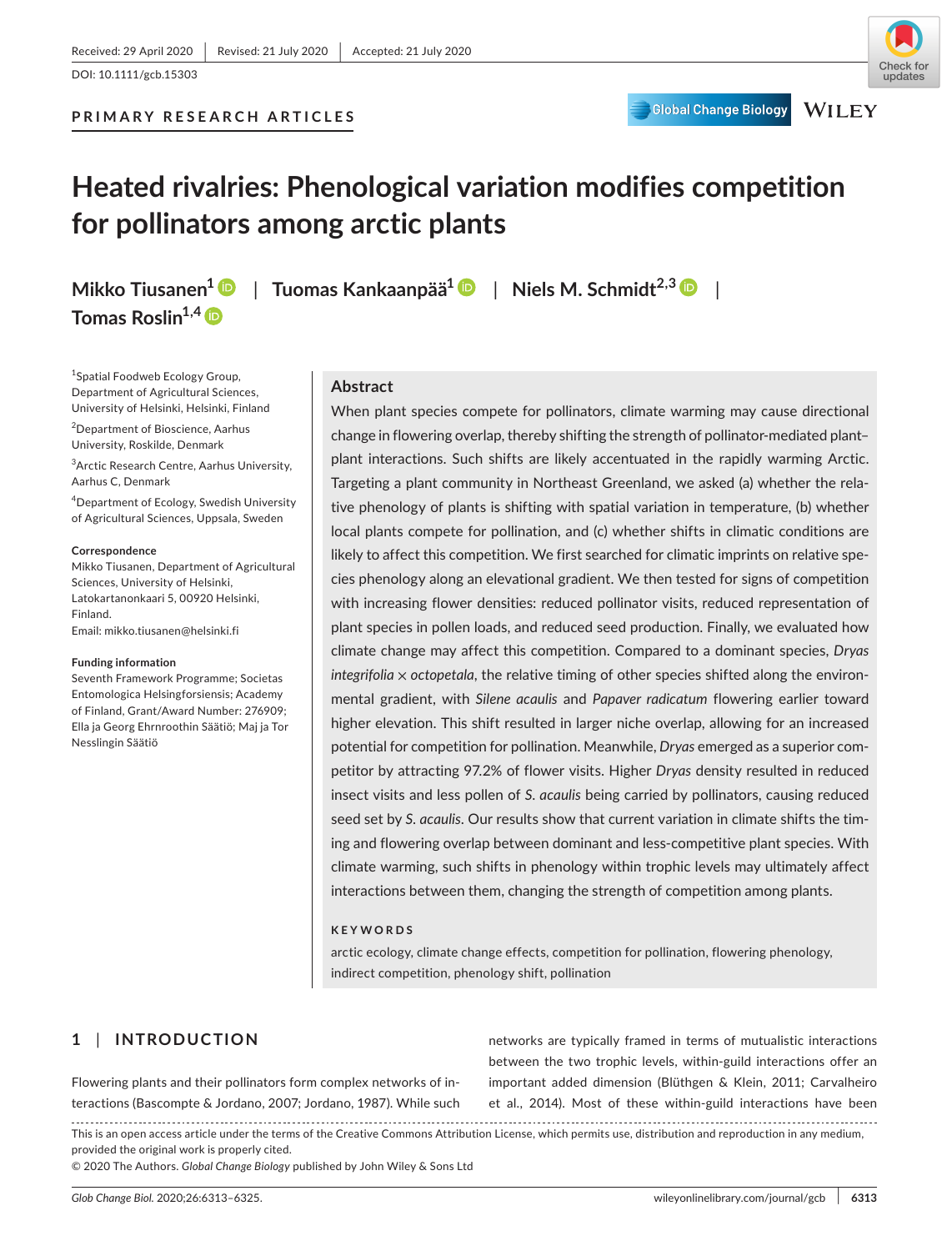**6314 WILEY-Global Change Biology Research Contract Contract Contract Contract Contract Contract Contract Contract Contract Contract Contract Contract Contract Contract Contract Contract Contract Contract Contract Contra** 

described as competitive in character (with plants species e.g., competing for pollinators; Bartomeus, Vilà, & Santamaría, 2008; Brown, Mitchell, & Graham, 2002; Goodell & Parker, 2017; Mitchell, Flanagan, Brown, Waser, & Karron, 2009), but some are clearly facilitative (with e.g., one plant species attracting pollinators, which will then visit other species locally, Ghazoul, 2006; Losapio et al., 2019; Waser & Real, 1979). However, the individual-, population-, and community-level consequences of these intraguild interactions have remained less explored (but see e.g., Bell, Karron, & Mitchell, 2005; Campbell & Motten, 1985).

Generally, wild plants share their flowering period with many other temporally overlapping plant species (e.g., CaraDonna et al., 2017; Mosquin, 1971). Thus, competition by simultaneously flowering species could hamper the reproduction of a focal species through increased competition for pollinators. For many insectpollinated plants, it is crucial to gain access to pollination services provided by local pollinators. As a consequence, Mosquin (1971) hypothesized that species have evolved differing flowering times to increase their fitness by reducing interspecific competition for pollinators. Especially more abundant and attractive, dominant plant species are expected to reduce the fitness of less attractive species when flowering at the same time (Carvalheiro et al., 2014; Goodell & Parker, 2017; Montero-Castaño, Ortiz-Sánchez, & Vilà, 2016). However, neutral and facilitative effects have also been observed (Gilpin, Denham, & Ayre, 2019; Holzschuh, Dormann, Tscharntke, & Steffan-Dewenter, 2011; Lázaro, Lundgren, & Totland, 2009).

At present, climate change is shifting not only the phenology of individual species, but also the relative phenology of interacting species (CaraDonna, Iler, & Inouye, 2014; Høye, Post, Schmidt, Trøjelsgaard, & Forchhammer, 2013; Kudo & Cooper, 2019; Rafferty, Diez, & Bertelsen, 2020). Thus, individual species have to simultaneously adjust both to new abiotic conditions and to changes in the species with which they interact (Burkle & Alarcón, 2011; Kaiser-Bunbury, Muff, Memmott, Müller, & Caflisch, 2010; Saavedra, Rohr, Olesen, & Bascompte, 2016). In terms of pollination, progressing climate change may cause the timing of flowering in competing plant species to slide toward larger or smaller overlap (e.g., CaraDonna et al., 2014; Forrest, Inouye, & Thomson, 2010; Schmidt et al., 2016), as a likely consequence of interaction partners responding to different environmental cues. Consequently, shifts in the relative phenology of flowering may change the strength of intraguild competition and fitness of individual species. Yet, such effects remain poorly studied (but see Giejsztowt, Classen, & Deslippe, 2019; Kehrberger & Holzschuh, 2019). These changes in relative phenology are expected to come with more drastic consequences when the diversity is low (offering less potential for interaction rewiring; Benadi, Hovestadt, Poethke, & Blüthgen, 2014) or the flowering is highly seasonal (resulting in more dramatic mismatches in systems without "background noise" of flowers and pollinators; Pelayo, Soriano, Márquez, & Navarro, 2019).

The Arctic is a region where the above effects are likely accentuated (Høye, Post, Meltofte, Schmidt, & Forchhammer, 2007; Iler, Høye, Inouye, & Schmidt, 2013). Here, the growing season is short, and all flowering thus confined to a relatively short time window.

Moreover, the growing season has shrunk even shorter with progressing climate warming (Høye et al., 2013; Prevéy et al., 2019). Since climate change is particularly rapid in the Arctic (due to so called arctic amplification; Kattsov et al., 2005), we may expect to see climate-induced intensification in plant–plant competition for pollinators (Cirtwill, Roslin, Rasmussen, Olesen, & Stouffer, 2018; Post et al., 2009). Mimicking trends seen elsewhere (Cardoso et al., 2020; Powney et al., 2019), several arctic pollinators have also suffered recent population decline (Gillespie et al., 2019; Loboda, Savage, Buddle, Schmidt, & Høye, 2017). Hence, at high latitudes we may expect particularly strong competition for pollinators, and particularly accentuated shifts in interspecific competition for pollination with climate change.

In this study, we focus on a pollination community of the High Arctic. Focusing on six quantitatively dominant plant species and their associated pollinators in the Zackenberg valley of Northeast Greenland, we ask (a) whether the relative phenology of local plants is shifting along temperature gradients, (b) whether local plants compete for pollination, and (c) whether altering climatic conditions are likely to affect this competition in space and time. To this aim, we first examine the climatic imprints on relative phenology of flowering species along an elevational gradient (representing current climatic variability). We then search for signs of intensified competition with increasing flower densities, expressed as reduced visits per flower, reduced representation of plant species in pollen loads, and a reduced proportion of inflorescences producing seeds. The latter analysis was specifically focused on two species identified through our data on pollinator visits: *Dryas integrifolia* × *octopetala* Rosaceae as a plant attracting a particularly high proportion of insect visits, and *Silene acaulis* Caryophyllaceae is a gynodioecious plant with some proportion of individuals being female only. Such individuals will exhibit a particularly high demand for pollination, since self-pollination is—per definition—excluded. After testing for both phenological shifts in flowering time along environmental gradient and competition for pollination among the flowering species, we infer how the changing climate is likely to translate into shifts in the competitive landscape, and ultimately fitness, of local species.

# **2** | **MATERIALS AND METHODS**

To examine spatiotemporal patterns of flowering abundance, phenology, and interspecific overlap, we targeted sites along an elevational gradient in a high arctic system: the Zackenberg valley in NE Greenland (74°28′N, 20°34′W). At each site, we monitored the abundance of flowers at weekly intervals. To relate these flower abundances to interspecific competition for pollinators, we monitored multiple stages of the pollination process (Ne'eman, Jürgens, Newstrom-Lloyd, Potts, & Dafni, 2010) among the dominant flowering plant species: insect visitation rates (i.e., pollinator visits per flower and time unit), pollen transport (i.e., the representation of the species in pollen loads carried by pollinating flies), and seed set success (i.e., the proportion of inflorescences setting seed). We then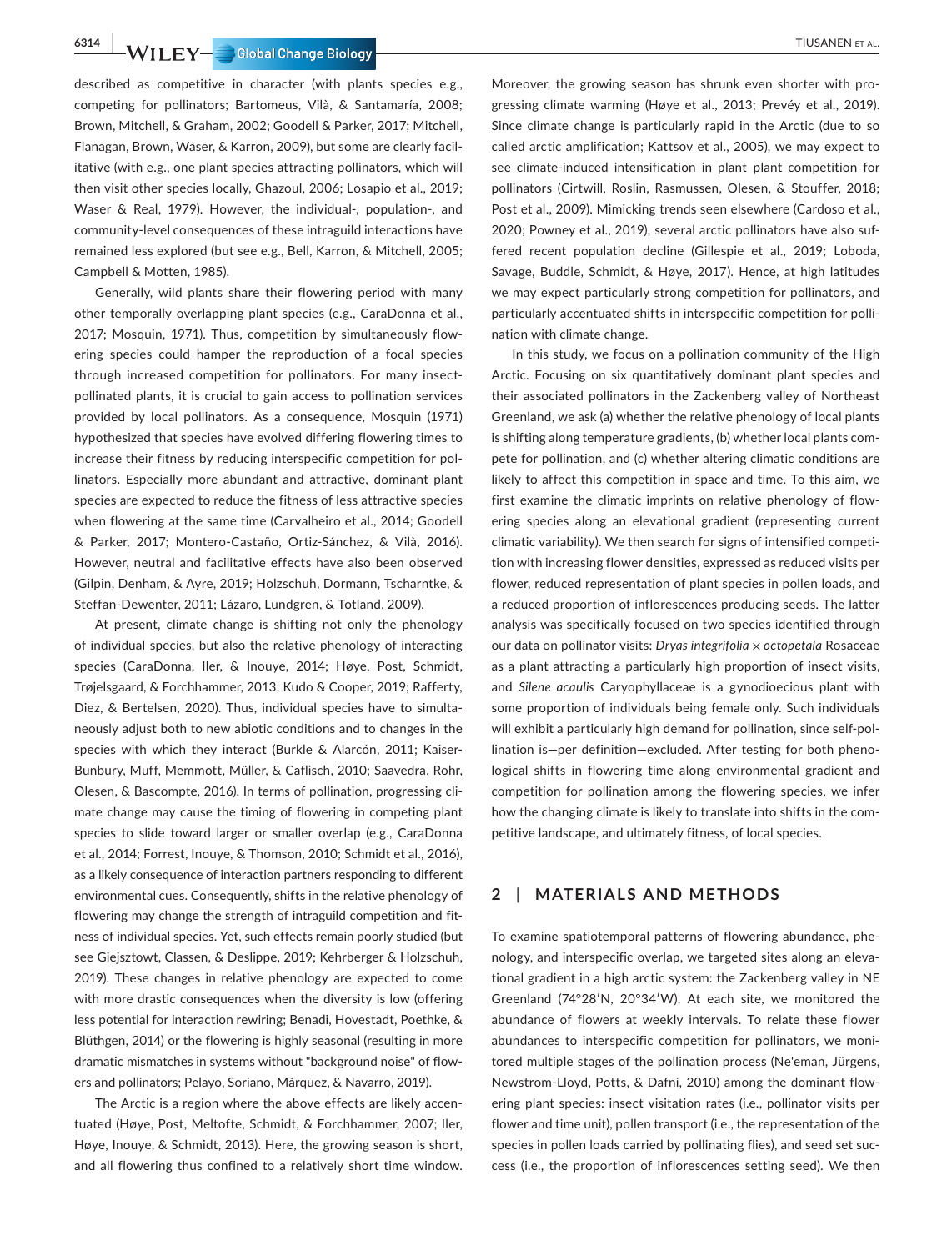**TIUSANEN ET AL.** 6315

searched for climatic imprints on relative species phenology along the elevational gradient (representing current climatic variation, with elevation as a space-for-time surrogate for climate change; e.g., Benadi et al., 2014; Elmendorf et al., 2015; Hoiss, Krauss, & Steffan-Dewenter, 2015; Kearns, 1992; Körner, 2007).

## **2.1** | **Study species**

To characterize variation in the phenology of flowering and competition for pollinators among plant species, we counted inflorescences of all flowering species. Six species emerged as quantitatively dominant in the local flora: *Cassiope tetragona* Ericaceae, *D. integrifolia* × *octopetala* Rosaceae, *Papaver radicatum* Papaveraceae, *Salix arctica* Salicaceae, *Saxifraga oppositifolia* Saxifragaceae, or *S. acaulis* Caryophyllaceae. These species are all abundant and widely distributed across the Arctic (Walker et al., 2005).

# **2.2** | **Study sites**

We recorded the flowering of plants and flower visitor abundance at 24 study sites (50 m  $\times$  50 m each) from late June to early August in 2016. In order to track the effects of the local variation in climate along the elevation gradient on plant–pollinator interactions in a spacefor-time experiment, we chose eight study sites in each of three zones along an elevation gradient (0–60, 60–240, and 240–480 m above sea level,  $3 \times 8 = 24$  sites total; see Figure S1). To characterize temperature conditions across the gradient, we drew on records from another study (Kankaanpää, 2020), with data presented in Figure S2. To minimize the generally large effects of changing plant community on pollination along the elevation gradient (Simanonok & Burkle, 2014), each of the sites represented the same vegetation type, *Dryas* heath. This vegetation type is abundant and widespread at all elevations considered (Bay, 1998). To avoid effects caused by spatial variation in the timing of snow-melt (Kankaanpää et al., 2018; Kudo & Hirao, 2006), the study sites were established in areas at the same phenophase, that is, when the first flowers opened. The study sites were separated by distances of at least 250 m, a scale over which we assumed few arctic insects to move during their daily foraging. Thus, the sites were considered at least semi-independent in terms of their insect populations. Within each of the 24 study sites, we marked 10 study plots (circular, radius 50 cm) with small flags to locate them later.

# **2.3** | **Phenological variation in flower densities and insect visitation**

Once a week, we recorded the local, instantaneous density of all flowering plant species at two spatial scales: at the level of the study site and at the level of the study plot. The rate with which different insects visited flowers as a function of contemporary flower densities was scored twice a week by visual observation. During each

visit, we walked up to a distance of 2 m from the plot and recorded all visitors on the flowers (thus scoring a snapshot of arthropod abundances present on the flowers upon the observer's arrival). This was, on average, achieved in just some minute per site. The radius of the area for visitor inspection equaled two visual fields of the binoculars used (Ibis, model 10  $\times$  42; Kite), that is 50 cm, with the mark flag held at the center of the circle. Within this area, we recorded all flower visitors at the family level. Flower visitation observations were done mainly between 10:00 and 18:00 and only if the weather conditions were suitable for flower visitors (no rain or heavy wind).

#### **2.4** | **Pollen transport by flies**

To establish the impacts of flower densities on pollen transport (i.e., the representation of pollen from focal flower species in pollen carried by insects), we focused on pollen loads on flies in family Muscidae. This taxon was chosen for being the presumptively most important pollinators in the area (and many other arctic and alpine areas as well; Kearns, 1992; Kevan, 1972; Pont, 1993; Tiusanen, Hebert, Schmidt, & Roslin, 2016), and the numerically dominant fly taxon of the High Arctic (Böcher, Kristensen, Pape, & Vilhelmsen, 2015; Loboda et al., 2017).

With the aim of examining how the pollen loads reflected plant species-specific flower densities and relative flowering phenology, we captured 10 fly individuals at each of the study sites every week. The flies were individually caught with an insect net while they were basking on vegetation or soil on the study sites. To avoid interfering with local flower visitation patterns, and to prevent secondary contamination by pollen during handling, we explicitly avoided catching insects sitting on flowers. All flies caught were stored individually in ethanol-filled tubes.

To remove the pollen from the flies, we then vortexed the tubes (max rpm for 10 s, Vortex-Genie 2, Scientific Industries, Inc.). To concentrate the pollen in the bottom of the tube, the fly was removed, and the pollen suspension centrifuged at 3,000 *g* for 3 min (Sigma Laboratory centrifuges, model 4-15C). In order to count and identify the pollen, we evaporated the ethanol and cleaned the dry tube from pollen with the aid of agarose gel (15 ml glycerin, 25 ml water, 0.5 g agar, red food dye, Dr. Oetker), which was then poured onto a microscopy slide. The pollen samples were identified and counted with a microscope (CX41, Olympus). Due to the difficulty of identifying the muscid flies in the field, we stayed with family-level identification.

## **2.5** | **Proportion of inflorescences setting seed**

To estimate the impact of competition on the seed set of plants, we chose two abundant and widely distributed species: *D. integrifolia* × *octopetala*, henceforth *Dryas* for brevity, and *S. acaulis*. Of these, *Dryas* was selected as a particularly dominant species in the plant community with a need for pollinators for optimal seed set (Tiusanen et al., 2016) and *S. acaulis* is a plant with a particularly high demand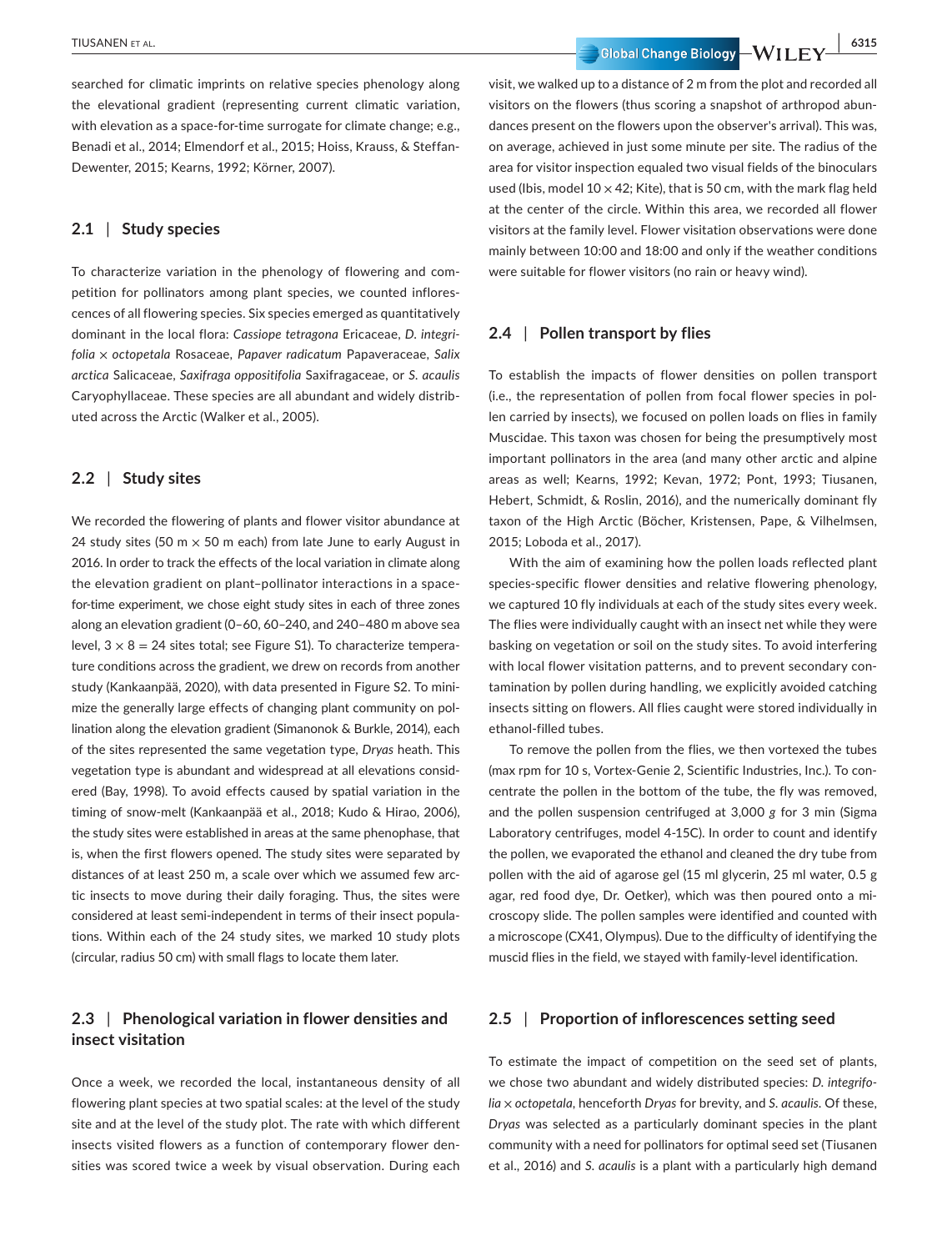**6316 |**  TIUSANEN et al.

for pollen transport services: *S. acaulis* is gynodioecious, with some plants being hermaphrodites and others female only (Kevan, 1972; Shykoff, 1992). Thus, in *S. acaulis*, we used female-only plants with an obligate need for pollinators to score whether they got successfully pollinated or not. For this purpose, we targeted a subset of study sites with sufficient abundances (>500 flowers per site) of these flowering species (14 and 10 sites for *Dryas* and *S. acaulis*, respectively). To keep track of spatiotemporal variation in the seed production, we marked 10 flowers per species (female-only individuals of *S. acaulis*) at each targeted site each week. All the marked flowers were recently opened (no more than 24 hr old). During the first visit to the study sites, we also found *Dryas* flowers, which were already senescent (at 14 of the sites) and withered (at 13 of the sites). At each of these sites, we marked 10 old and 10 withered flowers (in addition to freshly opened flowers). Reflecting the average flowering time of *Dryas* (M. Tiusanen, personal observation, June–July, 2016), we subsequently treated them as if they had first opened 2 or 6 days, respectively, before our visit.

To resolve the effect of pollinator availability on the seed set of *Dryas*, and to probe for differences in seed set over time, we excluded pollinators from accessing some of the flowers. We did so by covering 10 unopened buds with plastic cups (Iisi, 0.25 L, Nupik International). To minimize the effects of the treatment on temperature and moisture, the bottom of which had been replaced with a mesh (mesh size 0.3 mm × 0.3 mm, Yleistylli, pehmeä, Eurokangas). Wherever possible, we chose flowers on the same tussocks as the flowers monitored for seed set in the presence of pollinators. For *S. acaulis*, we relied on the self-sterility of the female-only individuals targeted (see above). Seed set by such individuals reflects successful pollen transport from another individual. Given the spatial distribution of plants in the study system, it will almost invariably require an insect vector.

At the end of the season, we investigated seed set success of *Dryas* and *S. acaulis* (i.e., whether the flower had produced seeds or not) of the marked flowers, and—for *Dryas*—of the flowers from which pollinators had been excluded.

# **2.6** | **Statistical methods**

## **2.6.1** | **Relative phenology of flowering species**

To describe phenological patterns in the flowering of different plant species, we calculated the mean date of flowering for each of the flowering species at each of the study sites as the mean occurrence of open flowers  $\left(\frac{\sum_{k=1}^{n} \text{DOY}_k * \text{number of flowers}_k}{\sum_{k=1}^{n} \text{number of flowers}_k}\right)$ � , expressed as day of year, DOY. The overall DOY of the mean flowering of a plant species was calculated as the average of all the site-specific values.

To examine how the relative timing of flowering in other plant species along the elevational gradient, we fitted generalized linear models (GLMs) in *R* (The R Core Team, 2016) to phenological data. Since *Dryas* emerged as the most attractive species (see Section 3) we used the difference of the date of mean flowering between

*Dryas* and the focal species (*C. tetragona*, *P. radicatum*, *S. arctica*, *S. oppositifolia*, or *S. acaulis*) as the response variable and elevation as an explanatory variable. Sites with observations of a species flowering only on 1 day were excluded from the species-specific analyses, as offering records with disproportionately low precision.

Notably, the key interest here relates to the interaction "plant species" × "overall annual phenology." A significant interaction will reveal differential responses in different species, and the slope estimates will indicate the extent to which flowering in different species gets compressed or spread aside by variation in the relative earliness of the year. In other words, the interaction will quantify the impact of climate on the overlap in timing among competing species. To account for environmental variation causing site-to-site differences in flowering time, we used study plot as a random effect. The model was fitted with package *lme4* (Bates et al., 2017) in *R* (The R Core Team, 2016).

To further examine the potential for competition between the plant species, we characterized the site-specific temporal niche overlap in flowering between *Dryas* and other species with Schoener's index (SI, Schoener, 1970). SI=1− $\frac{1}{2} \sum_i |p_{xi} - p_{yi}|$ , where  $p_{xi}$  and  $p_{yi}$  are the normalized flower abundances of species  $x$  and  $y$ on day *i*, respectively (SI gets values between 0 and 1, with higher values indicating larger overlap). To test for a change in niche overlap with *Dryas* along the elevation gradient, we modeled the SI between *Dryas* and the focal taxon (*C. tetragona*, *P. radicatum*, *S. arctica*, *S. oppositifolia*, *S. acaulis* or the average of SI of all species) as a function of elevation. These GLMs were fitted in R (The R Core Team, 2016). Sites with observations of a species flowering only on one day were excluded from the species-specific analyses, as offering records with disproportionately low precision.

# **2.6.2** | **Visitation rate as a function of flower densities**

If with more flowers of the most attractive species (*Dryas*), there would be no signs of less visitors per flower, then one might hardly argue that pollinators in this system are in limited supply. Therefore, we tested whether intensified competition with increasing flower densities was evident as reduced visits per flower, focusing on the most highly visited plant, *Dryas*. To account for a high number of zero observations, we fitted a hurdle model to the counts of flower visitors as a function of *Dryas* flower abundance on the respective study plot. The number of *Dryas* flowers was used as an offset in the model. For the count model, we assumed a Poisson distribution and a log-link function, and for the zero model we used a binomial distribution with a logit-link function. The model was fitted with package *pscl* (Jackman et al., 2017) in *R* (The R Core Team, 2016).

# **2.6.3** | **Pollen transport by flies**

Since *Dryas* attracted the vast majority of flower visits (Figure 1), we chose to focus on the effect of *Dryas* flower densities on the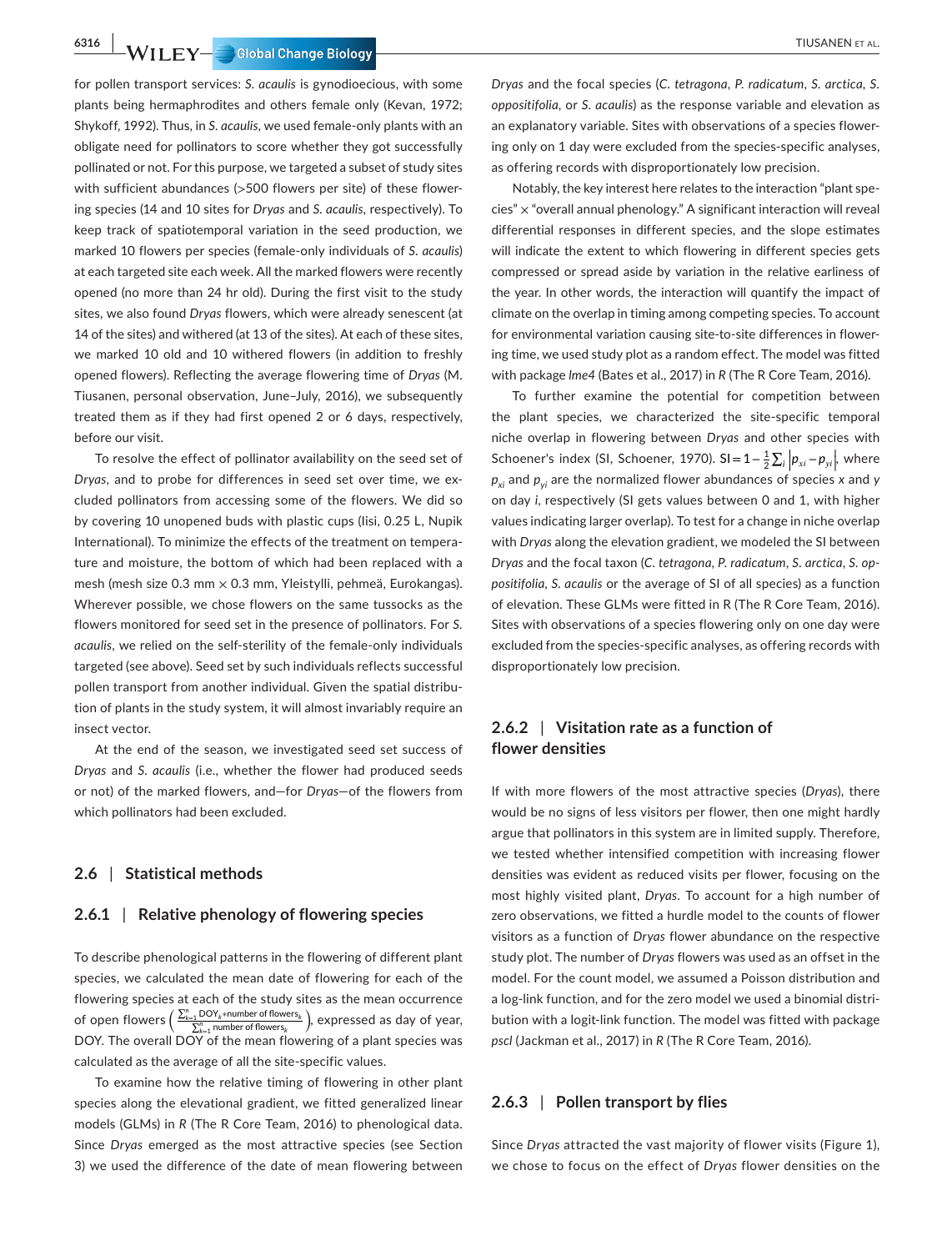

**FIGURE 1** Relative dominance of plant species among (a) accessible flowers, (b) number of visitations by insects, and (c) pollen transported by muscid flies. Shown in (a) is the fraction of flowers of different plant species across the study sites (total *n* = 1,313,960 inflorescences). Shown in (b) is the fraction of insect visits to different plant species (total *n* = 2,287 flower visitors). Shown in (c) is the fraction of pollen grains of different plant species observed across 797 muscid fly individuals (total  $n = 206,917$  pollen grains). For panel (a) resolved by elevational zones, see Figure S3

transport of conspecific and heterospecific pollen. These analyses were focused on *S. acaulis*, as the species with the highest level of co-occurrence of pollen with *Dryas* in space (across sites) and time. For other plant species, the overall incidence of pollen transport by muscids proved too low and/or spatiotemporal co-occurrence with *Dryas* too scarce to allow meaningful analyses (see Figure 1 for a visual representation of the dominance of *Dryas*). To test whether high densities of *Dryas* flowers affect pollen transport by muscid flies, we modeled fly transport of *Dryas* and *S. acaulis* pollen, respectively, by generalized linear mixed effect models (GLMMs) fitted separately to data on each plant species. The presence or absence (1/0) of *Dryas* pollen on individual flies (one observation per fly) was modeled as a function of the day- and site-specific abundance of *Dryas* flowers and *S. acaulis* flowers on the study sites (treated as continuous, fixed effects; the model was fitted for the presence or absence of the pollen instead of actual pollen counts to avoid overdispersion). The flower abundances on specific DOYs were acquired from field observations (see above) or—where the abundance was not recorded on the specific date—by linearly interpolating missing values between observed ones.

To capture competition of a form where increasing abundances of flowers of a species results in a decreasing probability of flies carrying heterospecific pollen (as a sign of competition for pollinators), we included the interaction between *Dryas* and *S. acaulis* flower abundances. Because the effect of the local flower abundance on pollen loads carried by flower visitors can be expected to saturate (a flower visitor cannot carry an unlimited amount of pollen or visit all the flowers), flower abundances were  $log_{10}(n + 1)$ -transformed. To account for site-to-site differences in pollen loads, we included study site as a random effect. Since the dependent variable was a proportion of events, we assumed a logit-link function and binomially

distributed errors. The presence or absence (1/0) of *S. acaulis* pollen was then modeled by an equivalent GLMM. The models were fitted package *lme4* (Bates et al., 2017) in R (The R Core Team, 2016). Because monitoring of study sites V, W, and X (see Figure S1) did not start from the beginning of the season, they were excluded from the analyses.

# **2.6.4** | **Seed set by inflorescences**

To resolve temporal patterns in seed set, we used GLMMs of the fraction of *Dryas* and *S. acaulis* inflorescences, respectively, producing seeds as a function of DOY. Because *Dryas* attracts a majority of flower visits, high densities of *Dryas* could potentially reduce the seed set of other flowers. Therefore, we also modeled the seed sets of *Dryas* and *S. acaulis* as a function of the local abundance of open *Dryas* flowers on the study site. The *Dryas* abundances on specific DOYs were acquired from field observations or—where the abundance was not recorded on the specific date—by linearly interpolating missing values between observed ones. To account for environmental variation causing site-to-site differences in average seed set, we included study site as a random effect. To clarify the role of pollinators on the seed set of *Dryas* and to test for experimental artifacts induced by seasonal changes in seed set unrelated to pollinators, we modeled the fraction of inflorescences producing seeds as a function of the exclusion treatment, DOY, and their interaction. To account for environmental variation causing site-to-site differences in average seed set, we included study site as a random effect. The models were fitted package *lme4* (Bates et al., 2017) in R (The R Core Team, 2016). Because the dependent variable was a proportion of events, we assumed a logit-link function and binomially distributed errors.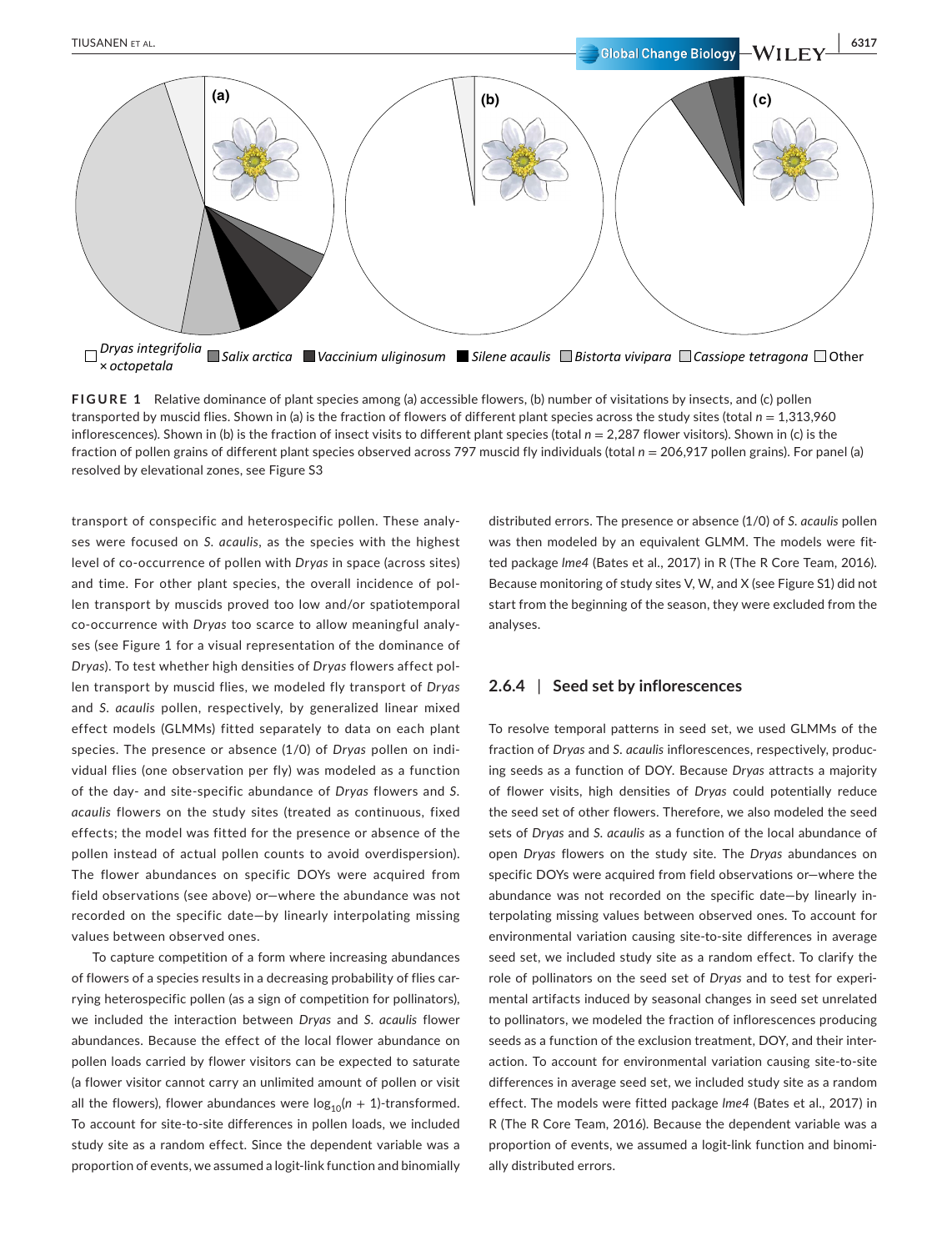**6318 |**  TIUSANEN et al.

# **3** | **RESULTS**

We counted a total of 1,310,526 flowers (or inflorescences) within our study sites. The most abundant flowering plants were *C. tetragona* Ericaceae, *D. integrifolia* × *octopetala* Rosaceae, and *Bistorta vivipara* Polygonaceae, accounting for 42.0%, 31.2%, and 7.4% of all flowers, respectively (Figure 1a).

The contemporary flowering phenology varied substantially among plant species. *S. arctica* flowered the earliest, with a mean flowering date of DOY 174, whereas mean flowering of *Dryas* occurred at DOY 181 and mean flowering of *S. acaulis* at DOY 184. *Bistorta vivipara* was the most abundant flower in the late season, with a mean flowering DOY of 201.

# **3.1** | **Elevation affects relative flowering phenology and niche overlap**

Importantly, the relative timing of *Dryas* and *S. acaulis* shifted along the spatial gradient, with *S. acaulis* flowering later in relation to *Dryas* toward lower elevation (Figure 2a). Along the gradient in elevation, the flowering of *S. acaulis* delayed compared to flowering of *Dryas* by 1.1 days per 100 m decrease in elevation ( $t_{19} = 3.2$ ,  $p = .005$ ). Meanwhile, compared to *Dryas*, the relative phenology of *P. radicatum* was increasingly delayed toward lower elevation ( $t_{20} = 2.2$ ,



**FIGURE 3** Competition for flower visitors. Shown is the number of insect visits per *Dryas integrifolia* × *octopetala* flower as a function of the number of *Dryas* flowers per study plot. Each data point represents a date-specific observation at a particular study plot (*n* = 1,151). Pink, blue, and black line represent estimates from a hurdle model fitted to the data, with the blue line representing the zero model, the red line the count model, and the black curve the hurdle model combining the effects of these two. Note the logarithmic scale on the *x*-axis and the *y*-axis



**FIGURE 2** Phenological overlap between *Dryas integrifolia* × *octopetala* and other flowering species as a function of elevation. In (a), we show the difference in the day of year (DOY) of mean flowering of the species compared to *Dryas* (equaling *Y* = 0; shown as thick red line for comparison), with the lines showing the fitted linear models described in the text. The DOY of mean flowering is represented using *Dryas* as the reference group because of its dominant role in the pollination network. Slopes significantly different from that of *Dryas* are indicated with solid lines. In (b), we show the value of Schoener's index of temporal niche overlap between *Dryas* and other species (high values indicate larger niche overlap), with the lines showing the fitted linear models described in the text. Significant slopes are indicated with solid lines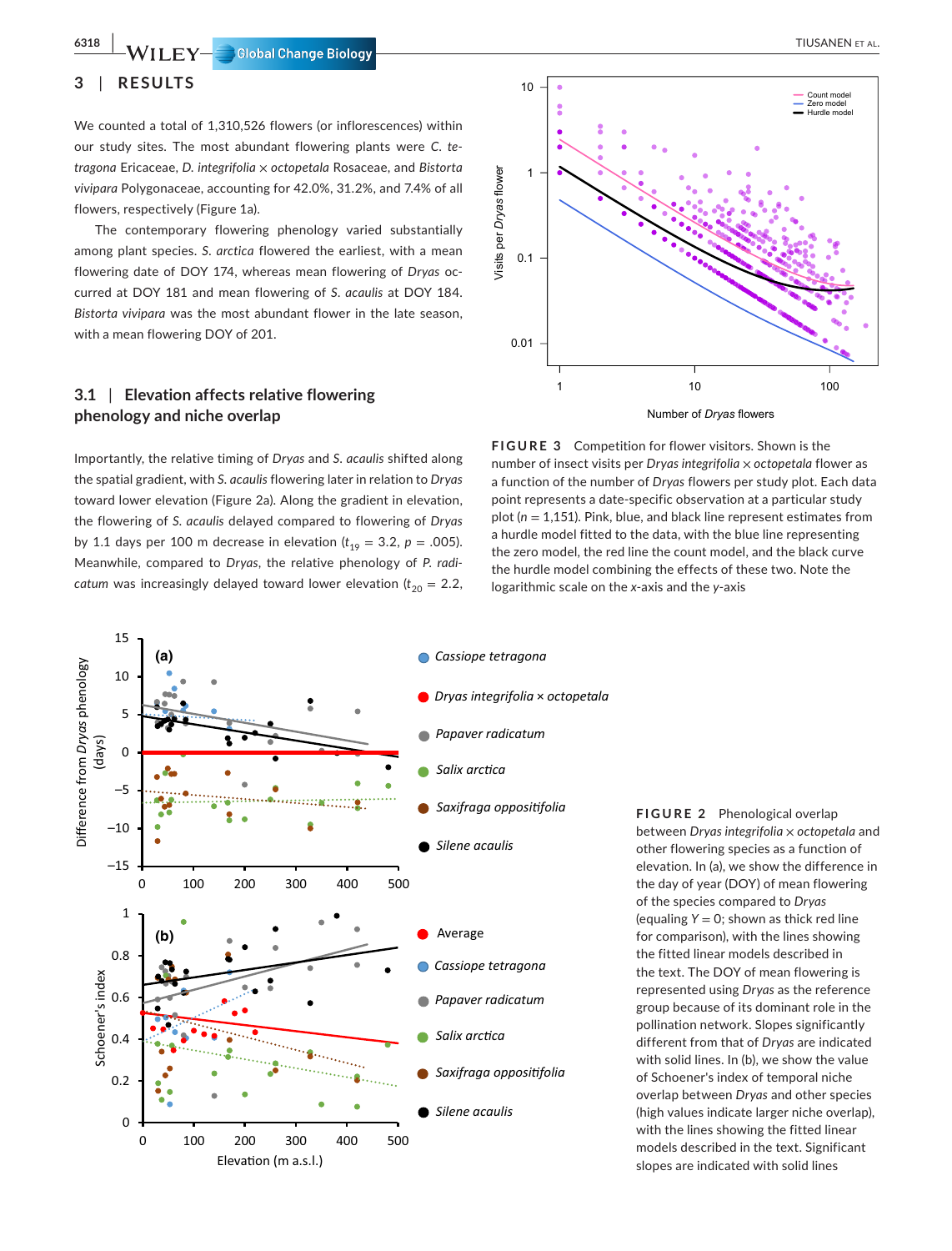*p* = .04). The phenology of *C. tetragona*, *S. arctica*, or *S. oppositifolia* showed no patterns in relation to the phenology of *Dryas* along the elevation gradient.



**FIGURE 4** Competition for pollen transport. Shown is the presence of *Silene acaulis* pollen on muscid flies as a function of *S. acaulis* and *Dryas integrifolia* × *octopetala* flower abundances. The *y*-axis shows the probability with which *S. acaulis* pollen was found on individual muscid flies, while the *x*-axis shows log10(*n* + 1)-transformed *S. acaulis* flower abundance. Lines of different colors represent different abundances of *Dryas* flowers, and reveal the strong interaction: at high densities of *Dryas*, the flower abundance of *S. acaulis* will essentially have little effect on the probability with which a fly carries *S. acaulis* pollen. The graph shows fitted probabilities from the GLMM described in the text

 **TIUSANEN ET AL.** 6319

As a consequence of shifts in phenology, the niche overlap with *Dryas* showed variation along the elevation gradient (Figure 2b). On average, niche overlap decreased with increasing elevation (*t*<sub>24</sub> = −2.8, *p* = .01). However, *P. radicatum* (*t*<sub>20</sub> = 2.2, *p* = .05) showed an increase and *S. acaulis* a marginal increase  $(t_{19} = 1.7, p = .11)$  in niche overlap with *Dryas* with increasing elevation. The niche overlap (SI) of *Dryas* and *C. tetragona*, *S. arctica*, or *S. oppositifolia* showed no detectable patterns along the elevation gradient.

## **3.2** | **Arctic plants compete for pollination**

Of a total of 2,287 observed flower visitations, a highly disproportionate fraction (97.2%, i.e., 2,224 visits) occurred on a single species, *Dryas* (Figure 1b), despite the fact that within our study plots (surveyed within the study sites), *Dryas* accounted for only 56.2% of the flowers. Thus, *Dryas* flowers were massively overrepresented among the visits compared to the other relatively abundant species, including *Silene*. Overall, high number of flowers of the most attractive species (*Dryas*) caused potential shortage of pollination, as the number of flower visits on individual plants decreased as a function of the number of flowers (*z* = −1,500, *p* < 2\*10–16; Figure 3), with visitation rates on *Dryas* flowers being highest during the early season, before the flowering peak.

Dominance of *Dryas* was also evident in pollen loads carried by flies in family Muscidae. Overall, we identified and counted 206,917 pollen grains carried by 763 of 797 the captured muscid fly individuals. Of this total, 90.4% of grains was morphologically identified as *Dryas* (Figure 1c). The effects of abundance of plant species on the pollen transport of each other were highly asymmetrical: The



**FIGURE 5** Seed set success of *Dryas integrifolia* × *octopetala* and *Silene acaulis* (a) as a function of day of flowering and (b) as a function of abundance of *Dryas* during flowering. The solid line and the dashed line represent seed set success of *S. acaulis* and *Dryas*, respectively, as derived from the generalized linear mixed effect model described in Section 2. Observed seed set success (i.e., proportion of inflorescences producing seed) of *S. acaulis* and *Dryas* are shown by black and open circles, respectively. In (a), the gray bars represent the abundance of *Dryas* as a function of day of year, with the scale on the on the right-hand abscissa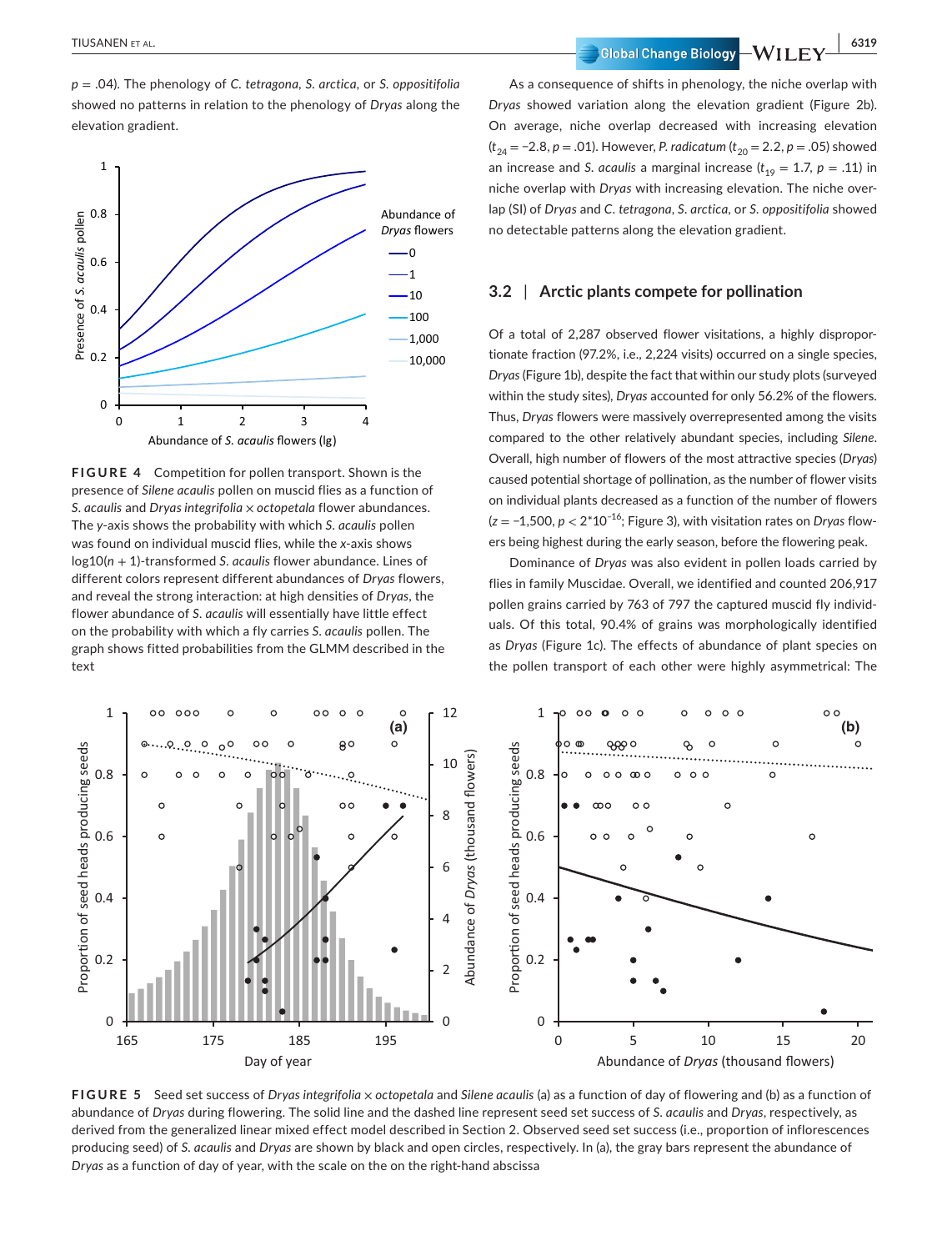**6320 NILEY Global Change Biology Account of the Contract of TIUSANEN ET AL.** 

proportion of muscid flies carrying pollen of *Dryas* increased with an increasing abundance of *Dryas* flowers in the surrounding study site (odds ratio, OR: 1.66; 95% confidence interval: 1.40–1.98). However, the abundance of *S. acaulis* flowers did not have any detectable effect of the probability of pollinators to carry *Dryas* pollen (OR: 0.65; 0.32–1.32), and did not modify the effect of *Dryas* abundance on pollen transport of *Dryas* (OR: 1.03; 1.01–1.04). Likewise, the probability of a muscid fly carrying pollen of *S. acaulis* increased with an increasing abundance of *S. acaulis* flowers (OR: 3.31; 2.52–4.35; Figure 4). However, it decreased with increasing abundance of *Dryas* flowers (OR: 0.64; 0.57–0.85; Figure 4), and even the positive relationship with *S. acaulis* own flower density disappeared when surrounded by a high abundance of *Dryas* flowers.

As a potential result of competition for pollinators, the proportion of inflorescences producing seeds was affected both by pollinator access and by flower densities during the flowering. At the end of the season, we inspected a total of 921 and 627 flower heads of *Dryas and S. acaulis*, respectively. Six hundred and ninety-three *Dryas* and 223 *S. acaulis* seed heads had successfully generated seeds (75.2% and 35.7%, respectively). Seed set of *Dryas* decreased as a function of the day of flowering (*z* = −2.78, *p* < .01; Figure 5a), whereas that of *S. acaulis* increased (*z* = 8.1, *p* < .001; Figure 5a). In addition, the seed set of *S. acaulis* decreased with increasing abundance of *Dryas* flowers (*z* = −8.3, *p* < .001; Figure 5b). Meanwhile, the seed set of *Dryas* was not affected by the abundance of *Dryas* flowers ( $z = 1.08$ ,  $p = .28$ ; Figure 5b).



**FIGURE 6** Seed set success of *Dryas integrifolia* × *octopetala* as a function of day of flowering. The solid line and the dashed line represent seed set success of flowers without and with cups used to exclude pollinators from accessing the flowers, as derived from the generalized linear mixed effect model described in Section 2. Observed seed set success of *Dryas* flowers with and without access to pollinators are shown by black and open circles, respectively

Among the 328 *Dryas* inflorescences from which pollinators were excluded, seed set was reduced as compared to flowers to which pollinators had access (*z* = −2.05, *p* = .04, Figure 6). While the seed set of *Dryas* was lower toward the end of the season (OR: 0.96; 0.89–0.98), there was no significant interaction between the DOY and the exclusion treatment (OR: 0.95; 0.97–1.02). While pollinator exclusion consistently decreased seed set across the season, there was also an effect of DOY, as the proportion of seed set attributable to presence of pollinators increases toward the end of the growing season (difference of no-exclusion and exclusion, e.g., DOY 167:9.4%, DOY 204 26.1%, Figure 6).

# **4** | **DISCUSSION**

If different plants rely on different environmental cues to initiate flowering, then progressing climate change may cause the timing of interacting individual species to slide toward more or less overlap (CaraDonna et al., 2014; Schmidt et al., 2016). Where plants compete for pollinators, such shifts in relative timing may either increase or decrease the strength of competition. In this study, we found that pollinators in the target area is in short supply, as evidenced by decreasing visitation rates with higher flower densities (Figure 3) and by decreasing seed set with the exclusion of pollinators (Figure 6). As a result, plants compete for pollinators—which is evidenced in decreasing visitation rates with a higher abundance of the more-attractive Dryas (Figures 1 and 3), in a declining representation of the less-competitive *S. acaulis* in pollen loads (Figure 4) and in patterns of seed set (Figure 5). Finally, this competition is likely affected by the shifting climate along the elevation gradient which modifies the intensity of the competition through changes in phenological overlap between the flowering species (Figure 2). Below, we will examine each of these findings in turn.

# **4.1** | **Elevation affects relative flowering phenology and niche overlap**

During the arctic summer, flowering advances quickly, with the peak flowering period at Zackenberg lasting less than 3 weeks. Within such a short summer, it is crucial for plants to reproduce efficiently. Thus, plants should time their flowering to maximize pollination while avoiding competition for the pollinators. Different plants species indeed differ in their phenological timing, but the extent of overlap differs in space (current study) and between years (Høye et al., 2013). With temporal overlap with *Dryas* flowering causing particular scope for interplant competition for pollinators (see below), it is crucial to establish whether and how climate may affect the extent of such overlap.

During the last decade, elevational gradients have been increasingly used as a framework for studying environmental impacts on plant and pollinator communities (e.g., Adedoja, Kehinde, & Samways, 2018; Lara-Romero, Seguí, Pérez-Delgado, Nogales, & Traveset, 2019; Rafferty et al., 2020). Oftentimes changes in plant–pollinator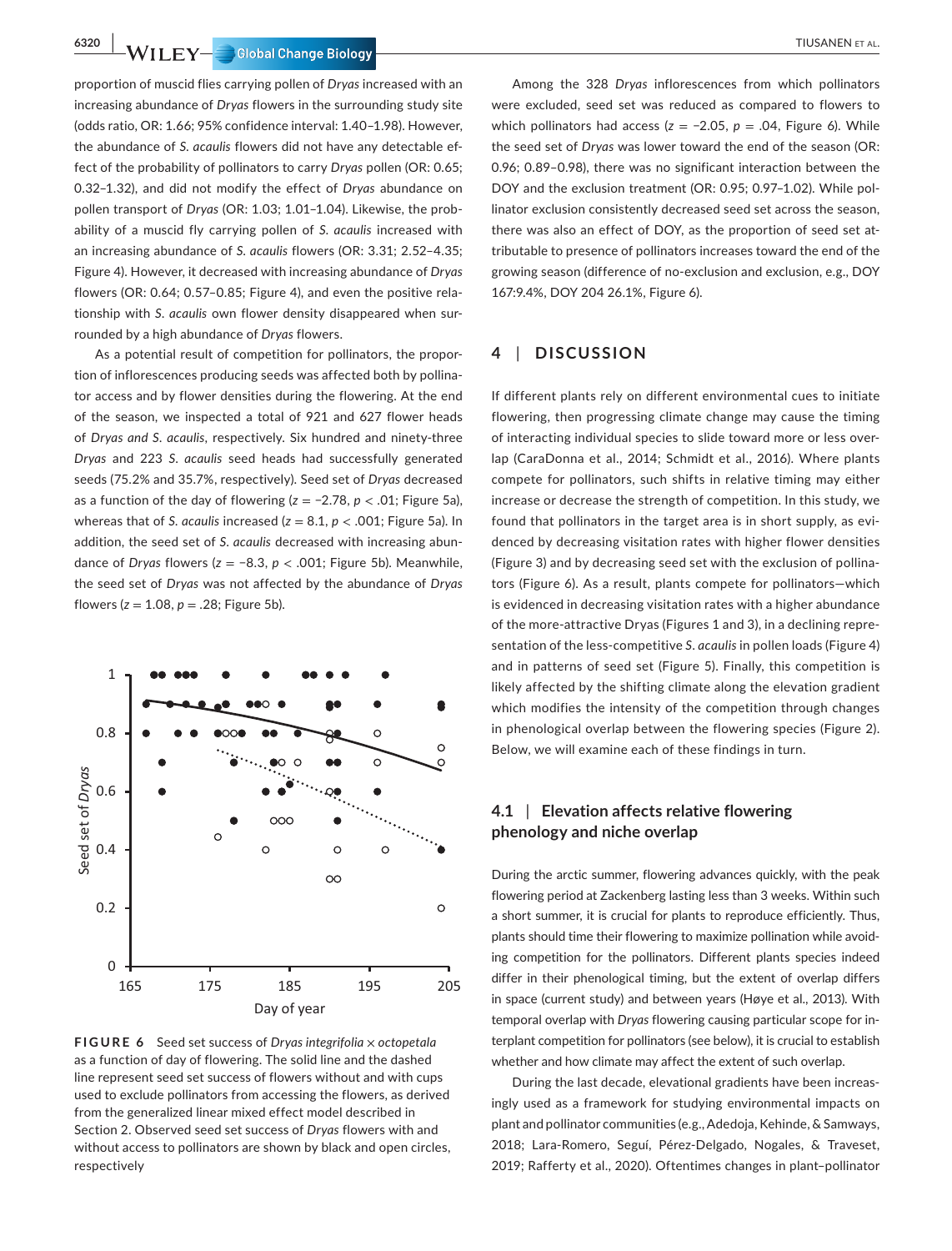interactions observed along elevational gradients appear to arise through changes in the respective species pools (Adedoja et al., 2018; Brittain, Kremen, & Klein, 2013; Lara-Romero et al., 2019; Maglianesi, Blüthgen, Böhning-Gaese, & Schleuning, 2015; Partida-Lara et al., 2018; Simanonok & Burkle, 2014), with communities at higher elevations being characterized by less species and more generalized interactions (e.g., Hoiss et al., 2015; Ramos-Jiliberto et al., 2010). In this study, we tried to minimize the effects of changes in plant diversity and composition (Simanonok & Burkle, 2014) by choosing all our study sites within a single, standardized vegetation type (*Dryas* heath). Unavoidably, flower abundances and plant diversity proved slightly lower with higher elevation (Figures S3 and S4), with a major change being the gradual disappearance of *C. tetragona* and *Vaccinium uliginosum* with increasing elevation. However, as neither species was particularly attractive to pollinators (see Figure 1), we are confident that variation in their abundances will have little if any effects on the patterns observed. Thus, the patterns detected seem more reflective of climatic impacts on the relative phenologies of a constant set of species than of climatic impacts on community composition as such.

In terms of the exact climatic cline occurring along our focal elevational gradient, we notice a surprising feature. Contrasting with general biogeographic patterns and with our own initial expectations, in our study system mean temperatures tend to *increase* with increasing elevation (0.4°C/100 m; Figure S2). This is due to two phenomena: a shading effect of the neighboring mountain on the lower part of our focal slope, and an inversion layer frequently forming in the valley and trapping warm air up slope. We found an imprint of the resulting climate on the extent of temporal overlap between species, with the flowering period of *P. radicatum* and *S. acaulis* sliding relatively earlier compared to *Dryas* at higher (and warmer) elevations (Figure 2a)—thereby increasing their niche overlap with the dominant species in a warmer climate (Figure 2b). Meanwhile, the overall community-level niche overlap with *Dryas* decreased. How large and widespread such shifts in the relative timing and niche overlap of species may be is a question calling for urgent attention.

Climatic variation along the elevational gradient examined in 2016 (2°C; Figure S2) seemed large enough to shift *S. acaulis* flowering from being earlier than that of *Dryas* to coinciding with *Dryas* toward higher elevations (Figure 2a). Such shifts in space are matched by patterns earlier reported in time. Høye et al. (2013) showed that during the last two decades, the range of temperature variation at Zackenberg has been substantial, and large enough to change the relative flowering of *Dryas* and *S. acaulis*. In earlier (and warmer) years, the flowering of *S. acaulis* in "late" sites has become relatively earlier compared to *Dryas* flowering, whereas the opposite has been true for "early" sites. Thus, how the timing of the species will shift does depend on the warming experienced. For all we can tell, further warming is likely to shift the flowering of *S. acaulis* and *Dryas* closer together and increase their niche overlap (to the right in Figure 2a,b).

#### **4.2** | **Arctic plants compete for pollinators**

In this arctic system, some flowering plants seem much more attractive to insects than others: When in flower, *Dryas* attracts the main part of the flower visits, and saturates the pollen loads carried by insects. While accounting for only 31.2% of the flowers across sites, *Dryas* attracted more than 95% of flower visits and contributed 90.4% of the pollen grains carried by muscid flies. In fact, the pollen loads of muscid flies were dominated by *Dryas*, whenever there were at least some open *Dryas* flowers around.

The high attraction exerted by *Dryas* on pollinators seems to generate interspecific competition (instead of potential facilitative effects) for pollinators, since there is a limited number of pollinators to attract in the system. While a strict demonstration of pollen limitation should preferentially include experimental evidence that pollen subsidized by hand pollination result in increased seed set (Knight et al., 2005), the current results offer multiple parallel sources of evidence for the role of insect pollination and competition for pollination through the season.

First, flower visitation rate decreased with increasing flower densities. At high flower densities, visitation rates declined substantially (≥50 *Dryas* flowers on a plot resulted in less than 0.04 pollinators per *Dryas* flower, *n* = 177; Figure 3), implying that many flowers will receive no visitors at all.

Second, the pollen loads of the individual muscid flies examined were completely dominated by *Dryas* pollen (94.4% of pollinators; Figure 1c), and a large proportion (42%) of pollinators were actually devoid of other pollen. Thus, given a finite number of visits to each flower, the probability of being visited by a pollinator carrying conspecific pollen is likely to be low for plant species beyond *Dryas*, and further reduced with increasing density of flowering *Dryas*. Such interspecific effects were best quantified among *Dryas* and another abundant plant with substantial overlap in space and time: *S. acaulis*. The pattern found in pollen loads of *S. acaulis* on flies exhibits several features best compatible with interspecific competition for pollinators: at low densities of *Dryas*, increasing the density of flowering *S. acaulis* resulted in an increasing proportion of pollinators carrying *S. acaulis* pollen, but at high *Dryas* densities, no realistic *S. acaulis* density sufficed make more than a few flies out of a hundred carry the species' pollen (Figure 4).

Most importantly, we believe that the current findings offer cues to the mechanisms behind the competitive effects. Temporarily high abundances of *Dryas* flowers appeared to cause monopolization of visitations and pollen loads carried by pollinators, and a subsequent reduction of seed set in flowers open during the flowering peak. As a gynodioecious plant, female individuals of *S. acaulis* rely on insects for pollen transfer. When *Dryas* was abundant, insect transport of *S. acaulis* pollen was no longer related to *S. acaulis* abundances per se (see Figure 4)—a pattern suggesting that *S. acaulis* flowers were ignored by the visitors because more attractive *Dryas* flowers were available. Thus, *S. acaulis* individuals that escaped the highest *Dryas* densities gained higher seed set. These observations of competition are akin to those of other systems with dominant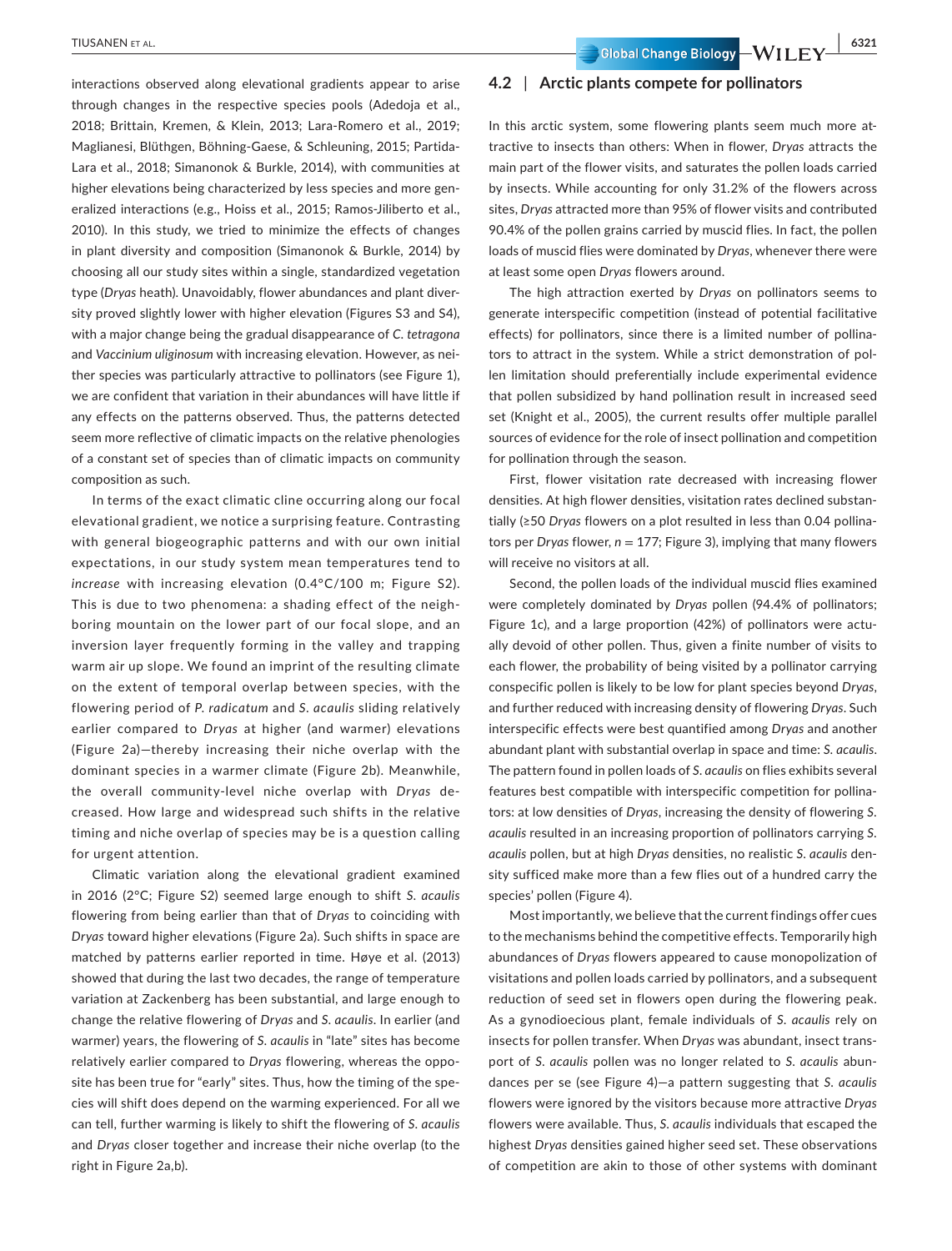**6322 WILEY-Global Change Biology Research Control of the Control of TIUSANEN ET AL.** 

flowering species, for example crops (Holzschuh et al., 2011) or invasive plants (Brown et al., 2002; Goodell & Parker, 2017). While highly attractive plants may also prop up local pollinator densities to the benefit of less attractive plants (Ghazoul, 2006; Losapio et al., 2019), the current findings show how the monopolization of pollen transport may strongly outweigh such benefits during the condensed flowering season of the Arctic.

# **4.3** | **Does competition for pollination explain seasonal patterns in seed set?**

We note that the patterns in seed set here attributed to competition are also patterns in time, since high densities of *Dryas* are concentrated to a given period in the early summer (Figure 5a). Thus, other factors changing in time could potentially contribute to the patterns observed. Yet, we note considerations providing evidence for a competitive effect beyond temporal variation in plant performance.

In the current data, we found a general decline in seed set of *Dryas* with the advance of the summer, and this effect extended both to flowers visited by pollinators and to flowers from which pollinators were excluded (Figure 6). Seed set in *Dryas* was highest for flowers open before the flowering peak, when pollinators are active but competition by other flowers (including other *Dryas* flowers) is still limited (see Figure 5). This pattern might be an adaptation to the naturally short growing season of the Arctic, where investment in early seeds may be safer than seed set by late flowers, as the risk of failure increases with the proximity of the fall frost period (a risk demonstrated in an Alpine system by Kudo (1993). Meanwhile, despite the overall decline of seed set in late flowers, the fraction of seed set attributable to pollinator presence increased toward the late season (Figure 6). This pattern may potentially arise from plants investing more in producing outcrossed seeds (see, e.g., Free, 1966; Orford, Murray, Vaughan, & Memmott, 2016), thereby challenging the vagaries of the arctic fall. Meanwhile, seed set of *S. acaulis* showed an opposite temporal pattern with increasing seed set toward the end of the season, suggesting that the seasonal patterns in environmental conditions are not driving the patterns of seed set of plants in the area.

While we logically cannot exclude all seasonal imprints on the patterns observed, we propose that the patterns reported here reflect competition among plants for pollinators during the short flowering season of the High Arctic, and that seed set by other species is affected by their level of temporal overlap with *Dryas* as a particularly attractive flower resource. This proposal should clearly be validated by further experiments, including hand pollination of multiple species during different parts of the season. For now, it offers a strong hypothesis amenable to empirical testing.

# **4.4** | **Competition changes with a warmer climate**

On top of the competition for pollinators caused by *Dryas*, we observed shifts in the relative timing and niche overlaps of flowering

species. However, they are by no means the only climate-driven changes observed in the system. Two changes in particular may have increased overall competition among plants for pollinators: First, in years of early phenology, the flowering season of plants is shorter and compressed toward the early season, that is there is shorter time for pollination (see Høye et al., 2013; Prevéy et al., 2019; Schmidt et al., 2016) and—given less compression of the timing of pollinator activity (Schmidt et al., 2016)—less pollinators per individual flower. This will increase the overall demand for pollen transport during this condensed flowering period, with no corresponding increase in pollinator availability. Second, changes in the pollinator community may be affecting the general availability of pollination services, and the competitive context of the plants. Interestingly, the pollen limitation during the peak flowering of *Dryas* may already have been accentuated by climate-related effects: the abundance of the important muscid flies at our study area has decreased by 80% during the past 20 years (Loboda et al., 2017). Overall, the mismatch between flowering of plants and pollinator flight season at Zackenberg has apparently increased, as mainly caused by a shortening flowering period with no matching reduction in the insect activity period (Høye et al., 2013; Schmidt et al., 2016). The shortening of flowering season and increasing mismatch between pollinators could leave late-emerging insects devoid of relevant resources to reproduce, thus contributing to changing of community composition (Gillespie et al., 2019) and to the decline of both muscid flies and other important pollinators (Høye et al., 2013; Loboda et al., 2017).

# **5** | **CONCLUSIONS**

Progressing climate change may not only change the distribution of species, but also the distribution of their biotic interactions through changes in species phenologies. When species at the same trophic level compete for interaction partners, a shift in their abundances or relative timing may cause indirect effects through shifts in the strength of competition. In this paper, we reveal suggestive evidence for such a signature of climate change on biotic interactions in a rapidly warming Arctic: We find that during the short arctic summer, plants seem to compete for access to pollinators. The relative intensity of this competition is dictated by their phenological overlap, which is modified by climate. Recent climate change may already have aggravated these patterns—and will likely change competitive interactions further over the next few decades of rapid warming. Our findings suggest a worrying imprint of climate change, through a shift in the indirect interactions of arctic species. These findings point to shifts in the biotic interactions among arctic species, and urges a novel focus on shifts in horizontal interactions within trophic layers, as driven by ongoing climate change.

#### **ACKNOWLEDGEMENTS**

Aarhus University is thanked for providing access to the Zackenberg Research Station, where the Logistics team and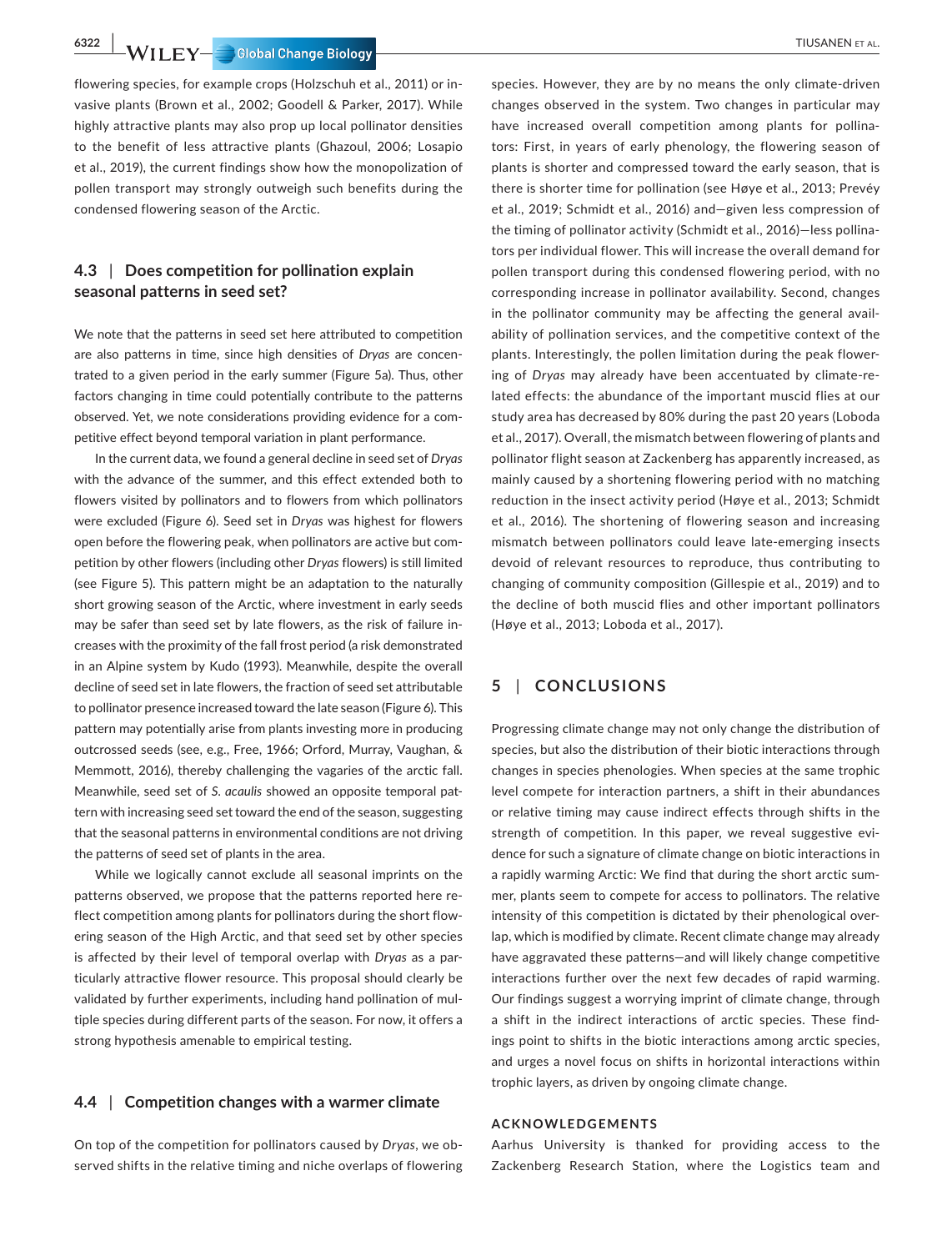the BioBasis team created an excellent working environment. We thank Isabella Palorinne and Juha-Matti Pitkänen for help with constructing map figures. T.R. and M.T. were supported by the Academy of Finland (grant no. 276909), by the Ella & Georg Ehrnrooth Foundation and by the International Network for Terrestrial Research and Monitoring in the Arctic under the European Community's Seventh Framework Programme. T.K. was working on a grant from the Maj and Tor Nessling Foundation, and M.T. received a grant for field equipment from *Societas Entomologica Helsingforsiensis*.

## **AUTHOR CONTRIBUTION**

M.T. and T.R. conceived the study, planned the field design, and wrote the first draft of the manuscript. M.T. performed the fieldwork in 2016. M.T., T.R., and T.K. performed the analyses. All the authors contributed substantially to revisions.

#### **DATA AVAILABILITY STATEMENT**

The complete data set is available at Dryad: [https://doi.org/10.5061/](https://doi.org/10.5061/dryad.nzs7h44pm) [dryad.nzs7h44pm.](https://doi.org/10.5061/dryad.nzs7h44pm)

# **ORCID**

*Mikko Tiusane[n](https://orcid.org/0000-0002-9361-0777)* <https://orcid.org/0000-0002-9361-0777> *Tuomas Kankaa[npää](https://orcid.org/0000-0002-4166-6218)* <https://orcid.org/0000-0003-3269-0299> *Niels M. Sch[midt](https://orcid.org/0000-0002-2957-4791)* <https://orcid.org/0000-0002-4166-6218> *Tomas Roslin* <https://orcid.org/0000-0002-2957-4791>

#### **REFERENCES**

Adedoja, O. A., Kehinde, T., & Samways, M. J. (2018). Insect-flower interaction networks vary among endemic pollinator taxa over an elevation gradient. *PLOS ONE*, *13*(11), e0207453. [https://doi.org/10.1371/](https://doi.org/10.1371/journal.pone.0207453) [journal.pone.0207453](https://doi.org/10.1371/journal.pone.0207453)

- Bartomeus, I., Vilà, M., & Santamaría, L. (2008). Contrasting effects of invasive plants in plant-pollinator networks. *Oecologia*, *155*, 761–770. <https://doi.org/10.1007/s00442-007-0946-1>
- Bascompte, J., & Jordano, P. (2007). Plant-animal mutualistic networks: The architecture of biodiversity. *Annual Review of Ecology, Evolution, and Systematics*, *38*, 567–593.
- Bates, D., Maechler, M., Ben, B., Steven, W., Bojesen Christensen, R. H., Singmann, H., & Green, P. (2017). *Package "lme4"*. [https://doi.](https://doi.org/10.2307/2533043) [org/10.2307/2533043](https://doi.org/10.2307/2533043)
- Bay, C. (1998). *Vegetation mapping of Zackenberg valley in Northeast Greenland*. Copenhagen. Denmark: Danish Polar Center and Botanical Museum, University of Copenhagen.
- Bell, J. M., Karron, J. D., & Mitchell, R. J. (2005). Interspecific competition for pollination lowers seed production and outcrossing in *Mimulus ringens*. *Ecology*, *86*(3), 762–771. [https://doi.](https://doi.org/10.1890/04-0694) [org/10.1890/04-0694](https://doi.org/10.1890/04-0694)
- Benadi, G., Hovestadt, T., Poethke, H. J., & Blüthgen, N. (2014). Specialization and phenological synchrony of plant-pollinator interactions along an altitudinal gradient. *Journal of Animal Ecology*, *83*(3), 639–650.<https://doi.org/10.1111/1365-2656.12158>
- Blüthgen, N., & Klein, A. (2011). Functional complementarity and specialisation: The role of biodiversity in plant–pollinator interactions. *Basic and Applied Ecology*, *12*, 282–291. [https://doi.org/10.1016/](https://doi.org/10.1016/j.baae.2010.11.001) [j.baae.2010.11.001](https://doi.org/10.1016/j.baae.2010.11.001)
- Böcher, J., Kristensen, N. P., Pape, T., & Vilhelmsen, L. (2015). *The Greenland entomofauna: An identification manual of insects, spiders and*

*their allies*. Fauna Entomologica Scandinavica (Vol. *44*). Leiden, the Netherlands: Brill. ISBN: 978-90-04-26105-1.

- Brittain, C., Kremen, C., & Klein, A.-M. (2013). Biodiversity buffers pollination from changes in environmental conditions. *Global Change Biology*, *19*, 540–547.<https://doi.org/10.1111/gcb.12043>
- Brown, B. J., Mitchell, R. J., & Graham, S. A. (2002). Competition for pollination between an invasive species (*Purple loosestrife*) and a native congener. *Ecology*, *83*(8), 2328–2336. [https://doi.org/10.1890/0012-](https://doi.org/10.1890/0012-9658(2002)083%5B2328:CFPBAI%5D2.0.CO;2) [9658\(2002\)083\[2328:CFPBAI\]2.0.CO;2](https://doi.org/10.1890/0012-9658(2002)083%5B2328:CFPBAI%5D2.0.CO;2)
- Burkle, L. A., & Alarcón, R. (2011). The future of plant-pollinator diversity: Understanding interaction networks across time, space, and global change. *American Journal of Botany*, *98*(3), 528–538. [https://](https://doi.org/10.3732/ajb.1000391) [doi.org/10.3732/ajb.1000391](https://doi.org/10.3732/ajb.1000391)
- Campbell, D. R., & Motten, A. F. (1985). The mechanism of competition for pollination between two forest herbs. *Ecology*, *66*(2), 554–563. <https://doi.org/10.2307/1940404>
- CaraDonna, P. J., Iler, A. M., & Inouye, D. W. (2014). Shifts in flowering phenology reshape a subalpine plant community. *Proceedings of the National Academy of Sciences of the United States of America*, *115*(42), E9993. <https://doi.org/10.1073/pnas.1815637115>
- CaraDonna, P. J., Petry, W. K., Brennan, R. M., Cunningham, J. L., Bronstein, J. L., Waser, N. M., & Sanders, N. J. (2017). Interaction rewiring and the rapid turnover of plant–pollinator networks. *Ecology Letters*, *20*(3), 385–394.<https://doi.org/10.1111/ele.12740>
- Cardoso, P., Barton, P. S., Birkhofer, K., Chichorro, F., Deacon, C., Fartmann, T., & Samways, M. J. (2020). Scientists' warning to humanity on insect extinctions. *Biological Conservation*, *242*, 108426. <https://doi.org/10.1016/j.biocon.2020.108426>
- Carvalheiro, L. G., Biesmeijer, J. C., Benadi, G., Fründ, J., Stang, M., Bartomeus, I., … Kunin, W. E. (2014). The potential for indirect effects between co-flowering plants via shared pollinators depends on resource abundance, accessibility and relatedness. *Ecology Letters*, *17*(11), 1389–1399. <https://doi.org/10.1111/ele.12342>
- Cirtwill, A. R., Roslin, T., Rasmussen, C., Olesen, J. M., & Stouffer, D. B. (2018). Between-year changes in community composition shape species' roles in an Arctic plant-pollinator network. *Oikos*, *127*, 1163– 1176.<https://doi.org/10.1111/oik.05074>
- Elmendorf, S. C., Hollister, R. D., Henry, G. H. R., Fosaa, A. M., Gould, W. A., Hermanutz, L., … Walker, M. D. (2015). Experiment, monitoring, and gradient methods used to infer climate change effects on plant communities yield consistent patterns. *Proceedings of the National Academy of Sciences of the United States of America*, *112*(30), 448– 452. <https://doi.org/10.1073/pnas.1511529112>
- Forrest, J., Inouye, D., & Thomson, J. (2010). Flowering phenology in subalpine communities: Does climate variation reshuffle species assemblages? *Ecology*, *91*(2), 431–440. <https://doi.org/10.1890/09-0099.1>
- Free, J. B. (1966). The pollination requirements of broad beans and field beans (*Vicia faba*). *The Journal of Agricultural Science*, *66*(3), 395–397. <https://doi.org/10.1017/S002185960006370X>
- Ghazoul, J. (2006). Floral diversity and the facilitation of pollination. *Journal of Ecology*, *94*(2), 295–304. [https://doi.org/10.1111/j.1365-](https://doi.org/10.1111/j.1365-2745.2006.01098.x) [2745.2006.01098.x](https://doi.org/10.1111/j.1365-2745.2006.01098.x)
- Giejsztowt, J., Classen, A. T., & Deslippe, J. R. (2019). Climate change and invasion may synergistically affect native plant reproduction. *Ecology*, *101*(1), 1–9. <https://doi.org/10.1002/ecy.2913>
- Gillespie, M. A. K., Alfredsson, M., Barrio, I. C., Bowden, J. J., Convey, P., Culler, L. E., … Høye, T. T. (2019). Status and trends of terrestrial arthropod abundance and diversity in the North Atlantic region of the Arctic. *Ambio*, *49*(3), 718–731. [https://doi.org/10.1007/s1328](https://doi.org/10.1007/s13280-019-01162-5) [0-019-01162-5](https://doi.org/10.1007/s13280-019-01162-5)
- Gilpin, A. M., Denham, A. J., & Ayre, D. J. (2019). Are there magnet plants in Australian ecosystems: Pollinator visits to neighbouring plants are not affected by proximity to mass flowering plants. *Basic and Applied Ecology*, *35*, 34–44. [https://doi.org/10.1016/](https://doi.org/10.1016/j.baae.2018.12.003) [j.baae.2018.12.003](https://doi.org/10.1016/j.baae.2018.12.003)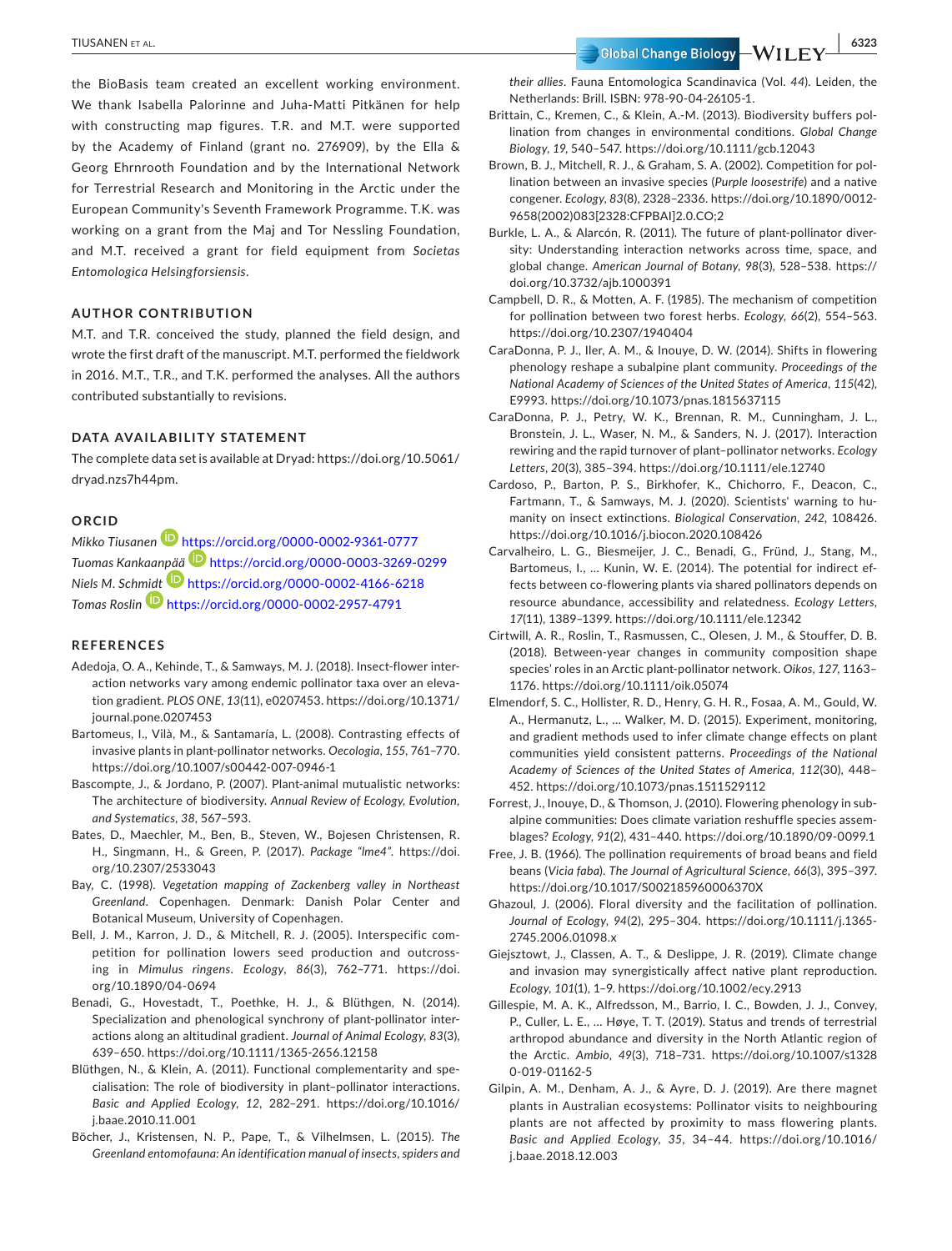**6324 |**  TIUSANEN et al.

- Goodell, K., & Parker, I. M. (2017). Invasion of a dominant floral resource: Effects on the floral community and pollination of native plants. *Ecology*, *98*(1), 57–69. <https://doi.org/10.1002/ecy.1639>
- Hoiss, B., Krauss, J., & Steffan-Dewenter, I. (2015). Interactive effects of elevation, species richness and extreme climatic events on plant-pollinator networks. *Global Change Biology*, *21*, 4086–4097. [https://doi.](https://doi.org/10.1111/gcb.12968) [org/10.1111/gcb.12968](https://doi.org/10.1111/gcb.12968)
- Holzschuh, A., Dormann, C. F., Tscharntke, T., & Steffan-Dewenter, I. (2011). Expansion of mass-flowering crops leads to transient pollinator dilution and reduced wild plant pollination. *Proceedings of the Royal Society B: Biological Sciences*, *278*(1723), 3444–3451. [https://](https://doi.org/10.1098/rspb.2011.0268) [doi.org/10.1098/rspb.2011.0268](https://doi.org/10.1098/rspb.2011.0268)
- Høye, T. T., Post, E., Meltofte, H., Schmidt, N. M., & Forchhammer, M. C. (2007). Rapid advancement of spring in the High Arctic. *Current Biology*, *17*(12), R449–R451. [https://doi.org/10.1016/j.cub.](https://doi.org/10.1016/j.cub.2007.04.047) [2007.04.047](https://doi.org/10.1016/j.cub.2007.04.047)
- Høye, T. T., Post, E., Schmidt, N. M., Trøjelsgaard, K., & Forchhammer, M. C. (2013). Shorter flowering seasons and declining abundance of flower visitors in a warmer Arctic. *Nature Climate Change*, *3*, 759–763. <https://doi.org/10.1038/nclimate1909>
- Iler, A. M., Høye, T. T., Inouye, D. W., & Schmidt, N. M. (2013). Nonlinear flowering responses to climate: Are species approaching their limits of phenological change? *Philosophical Transactions of the Royal Society B: Biological Sciences*, *368*(1624), 13–16. [https://doi.org/10.1098/](https://doi.org/10.1098/rstb.2012.0489) [rstb.2012.0489](https://doi.org/10.1098/rstb.2012.0489)
- Jackman, S., Tahk, A., Zeileis, A., Maimone, C., Fearon, J., & Maintainer, Z. M. (2017). *Package "pscl": Political science computational laboratory*. Retrieved from [https://cran.r-project.org/web/packages/pscl/pscl.](https://cran.r-project.org/web/packages/pscl/pscl.pdf) [pdf](https://cran.r-project.org/web/packages/pscl/pscl.pdf)
- Jordano, P. (1987). Patterns of mutualistic interactions in pollination and seed dispersal: Connectance, dependence asymmetries, and coevolution. *The American Naturalist*, *129*(5), 657–677. [https://doi.](https://doi.org/10.1086/284665) [org/10.1086/284665](https://doi.org/10.1086/284665)
- Kaiser-Bunbury, C. N., Muff, S., Memmott, J., Müller, C. B., & Caflisch, A. (2010). The robustness of pollination networks to the loss of species and interactions: A quantitative approach incorporating pollinator behaviour. *Ecology Letters*, *13*, 442–452. [https://doi.](https://doi.org/10.1111/j.1461-0248.2009.01437.x) [org/10.1111/j.1461-0248.2009.01437.x](https://doi.org/10.1111/j.1461-0248.2009.01437.x)
- Kankaanpää, T. (2020). *Parasitoid communities in a changing Arctic climate – From species traits to ecosystem functioning*. PhD Thesis. Faculty of Agriculture and Forestry, University of Helsinki.
- Kankaanpää, T., Abrego, N., Skov, K., Lund, M., Schmidt, N. M., & Roslin, T. (2018). Spatiotemporal snowmelt patterns within High Arctic landscape – With implications for flora and fauna. *Arctic, Antarctic, and Alpine Research*, *50*, e1415624. [https://doi.org/10.1080/15230](https://doi.org/10.1080/15230430.2017.1415624) [430.2017.1415624](https://doi.org/10.1080/15230430.2017.1415624)
- Kattsov, V. M., Källén, E., Cattle, H., Christensen, J., Drange, H., Hanssen-Bauer, I., … Svensson, G. (2005). Future climate change: Modeling and scenarios for the Arctic. In C. Symon, L. Arris, & B. Heal (Eds.), *ACIA, 2005. Arctic Climate Impact Assessment* (pp. 99–150). Cambridge, UK: Cambridge University Press.
- Kearns, A. C. (1992). Anthophilous fly distribution across an elevation gradient. *American Midland Naturalist*, *127*(1), 172–182. [https://doi.](https://doi.org/10.2307/2426332) [org/10.2307/2426332](https://doi.org/10.2307/2426332)
- Kehrberger, S., & Holzschuh, A. (2019). How does timing of flowering affect competition for pollinators, flower visitation and seed set in an early spring grassland plant? *Scientific Reports*, *9*(1), 1–9. [https://doi.](https://doi.org/10.1038/s41598-019-51916-0) [org/10.1038/s41598-019-51916-0](https://doi.org/10.1038/s41598-019-51916-0)
- Kevan, P. G. (1972). Insect pollination of high arctic flowers. *The Journal of Ecology*, *60*(3), 831–847. <https://doi.org/10.2307/2258569>
- Knight, T. M., Steets, J. A., Vamosi, J. C., Mazer, S. J., Burd, M., Campbell, D. R., … Ashman, T.-L. (2005). Pollen limitation of plant reproduction: Pattern and process. *Annual Review of Ecology, Evolution, and Systematics*, *36*, 467–497. [https://doi.org/10.1146/annurev.ecols](https://doi.org/10.1146/annurev.ecolsys.36.102403.115320) [ys.36.102403.115320](https://doi.org/10.1146/annurev.ecolsys.36.102403.115320)
- Körner, C. (2007). The use of "altitude" in ecological research. *Trends in Ecology & Evolution*, *22*(11), 569–574. [https://doi.org/10.1016/j.tree.](https://doi.org/10.1016/j.tree.2007.09.006) [2007.09.006](https://doi.org/10.1016/j.tree.2007.09.006)
- Kudo, G. (1993). Relationships between flowering time and fruit set of the Entomophilous alpine shrub, *Rhododendron aureum* (Ericaceae), inhabiting snow patches. *American Journal of Botany*, *80*, 1300–1304.
- Kudo, G., & Cooper, E. J. (2019). When spring ephemerals fail to meet pollinators: Mechanism of phenological mismatch and its impact on plant reproduction. *Proceedings of the Royal Society B: Biological Sciences*, *286*(1904). <https://doi.org/10.1098/rspb.2019.0573>
- Kudo, G., & Hirao, A. S. (2006). Habitat-specific responses in the flowering phenology and seed set of alpine plants to climate variation: Implications for global-change impacts. *Population Ecology*, *48*, 49– 58.<https://doi.org/10.1007/s10144-005-0242-z>
- Lara-Romero, C., Seguí, J., Pérez-Delgado, A., Nogales, M., & Traveset, A. (2019). Beta diversity and specialization in plant–pollinator networks along an elevational gradient. *Journal of Biogeography*, *46*(7), 1598–1610.<https://doi.org/10.1111/jbi.13615>
- Lázaro, A., Lundgren, R., & Totland, Ø. (2009). Co-flowering neighbors influence the diversity and identity of pollinator groups visiting plant species. *Oikos*, *118*(5), 691–702. [https://doi.](https://doi.org/10.1111/j.1600-0706.2008.17168.x) [org/10.1111/j.1600-0706.2008.17168.x](https://doi.org/10.1111/j.1600-0706.2008.17168.x)
- Loboda, S., Savage, J., Buddle, C. M., Schmidt, N. M., & Høye, T. T. (2017). Declining diversity and abundance of High Arctic fly assemblages over two decades of rapid climate warming. *Ecography*, *40*, 265–277. <https://doi.org/10.1111/ecog.02747>
- Losapio, G., Fortuna, M. A., Bascompte, J., Schmid, B., Michalet, R., Neumeyer, R., … Schöb, C. (2019). Plant interactions shape pollination networks via nonadditive effects. *Ecology*, *100*(3), 1–9. [https://](https://doi.org/10.1002/ecy.2619) [doi.org/10.1002/ecy.2619](https://doi.org/10.1002/ecy.2619)
- Maglianesi, M. A., Blüthgen, N., Böhning-Gaese, K., & Schleuning, M. (2015). Functional structure and specialization in three tropical plant-hummingbird interaction networks across an elevational gradient in Costa Rica. *Ecography*, *38*(11), 1119–1128. [https://doi.](https://doi.org/10.1111/ecog.01538) [org/10.1111/ecog.01538](https://doi.org/10.1111/ecog.01538)
- Mitchell, R. J., Flanagan, R. J., Brown, B. J., Waser, N. M., & Karron, J. D. (2009). New frontiers in competition for pollination. *Annals of Botany*, *103*(9), 1403–1413.<https://doi.org/10.1093/aob/mcp062>
- Montero-Castaño, A., Ortiz-Sánchez, F. J., & Vilà, M. (2016). Mass flowering crops in a patchy agricultural landscape can reduce bee abundance in adjacent shrublands. *Agriculture, Ecosystems and Environment*, *223*, 22–30. <https://doi.org/10.1016/j.agee.2016.02.019>
- Mosquin, T. (1971). Competition for pollinators as a stimulus for the evolution of flowering time. *Oikos*, *22*(3), 398–402. [https://doi.](https://doi.org/10.2307/3543864) [org/10.2307/3543864](https://doi.org/10.2307/3543864)
- Ne'eman, G., Jürgens, A., Newstrom-Lloyd, L., Potts, S. G., & Dafni, A. (2010). A framework for comparing pollinator performance: Effectiveness and efficiency. *Biological Reviews*, *85*, 435–451. [https://](https://doi.org/10.1111/j.1469-185X.2009.00108.x) [doi.org/10.1111/j.1469-185X.2009.00108.x](https://doi.org/10.1111/j.1469-185X.2009.00108.x)
- Orford, K. A., Murray, P. J., Vaughan, I. P., & Memmott, J. (2016). Modest enhancements to conventional grassland diversity improve the provision of pollination services. *Journal of Applied Ecology*, *53*, 906–915. <https://doi.org/10.1111/1365-2664.12608>
- Partida-Lara, R., Enríquez, P. L., Vázquez-Pérez, J. R., De Bonilla, E. P. D., Martínez-Ico, M., & Rangel-Salazar, J. L. (2018). Pollination syndromes and interaction networks in hummingbird assemblages in El Triunfo Biosphere Reserve, Chiapas, Mexico. *Journal of Tropical Ecology*, *34*(5), 293–307. [https://doi.org/10.1017/S026646741](https://doi.org/10.1017/S0266467418000263) [8000263](https://doi.org/10.1017/S0266467418000263)
- Pelayo, R. C., Soriano, P. J., Márquez, N. J., & Navarro, L. (2019). Phenological patterns and pollination network structure in a Venezuelan páramo: A community-scale perspective on plant-animal interactions. *Plant Ecology and Diversity*, *12*(6), 607–618. [https://doi.](https://doi.org/10.1080/17550874.2019.1675096) [org/10.1080/17550874.2019.1675096](https://doi.org/10.1080/17550874.2019.1675096)